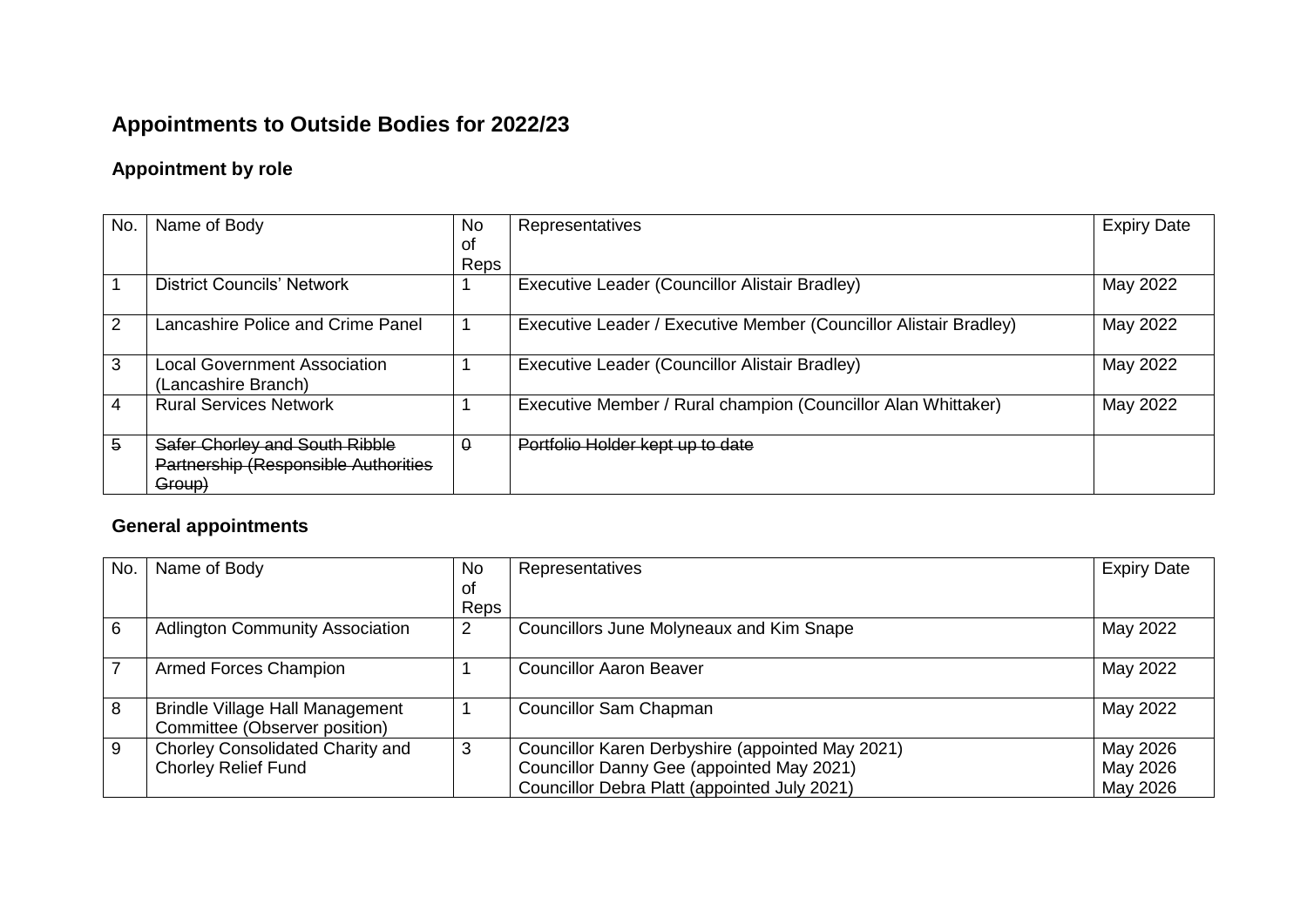|    |                                                                                   |                | (NB Appointments are for a 5-year period and cannot be changed<br>mid-period) |          |
|----|-----------------------------------------------------------------------------------|----------------|-------------------------------------------------------------------------------|----------|
| 10 | Chorley and South Ribble Citizens<br><b>Advice Bureau Management</b><br>Committee | 1              | <b>Councillor Gordon France</b>                                               | May 2022 |
| 11 | Chorley and South Ribble Shop<br>Mobility                                         | 1              | <b>Councillor June Molyneaux</b>                                              | May 2022 |
| 12 | <b>Chorley Football Club Community</b><br>Foundation                              | 1              | <b>Councillor Bev Murray</b>                                                  | May 2022 |
| 13 | <b>Chorley Sports Forum</b>                                                       | $\overline{2}$ | <b>Councillor Bev Murray</b><br><b>Councillor John Walker</b>                 | May 2022 |
| 14 | <b>Chorley Women's Centre Committee</b>                                           | 1              | Councillor Margaret France                                                    | May 2022 |
| 15 | Chorley South Ribble and West Lancs<br><b>Children Partnership Board</b>          |                | <b>Councillor Karen Derbyshire</b>                                            | May 2022 |
| 16 | Clayton Hall Landfill Liaison<br>Committee                                        | 1              | <b>Councillor Mark Clifford</b>                                               | May 2022 |
| 17 | Clayton-le-Woods Community Centre<br>management Committee                         | 1              | <b>Councillor Michelle Le Marinel</b>                                         | May 2022 |
| 18 | Cuerden Valley Trust                                                              | 1              | <b>Councillor Mark Clifford</b>                                               | May 2022 |
| 19 | Determinants of Health System<br><b>Delivery Board</b>                            | 1              | <b>Councillor Margaret France</b><br><b>Councillor Alex Hilton (reserve)</b>  | May 2022 |
| 20 | Growth Lancashire LTD Company -<br><b>Board</b>                                   | $\overline{2}$ | <b>Councillor Alistair Bradley</b><br>Councillor Alistair Morwood (reserve)   | May 2022 |
| 21 | Heapey and Wheelton Village Hall<br>Committee                                     | 1              | <b>Councillor Gordon France</b>                                               | May 2022 |
| 22 | Help the Homeless                                                                 | 1              | <b>Councillor Karen Derbyshire</b>                                            | May 2022 |
| 23 | Heskin Village Hall Management<br>Committee                                       | 1              | <b>Councillor Alan Whittaker</b>                                              | May 2022 |
| 24 | Hoghton Village Hall Management<br>Committee                                      | 1              | <b>Councillor Michelle Le Marinel</b>                                         | May 2022 |